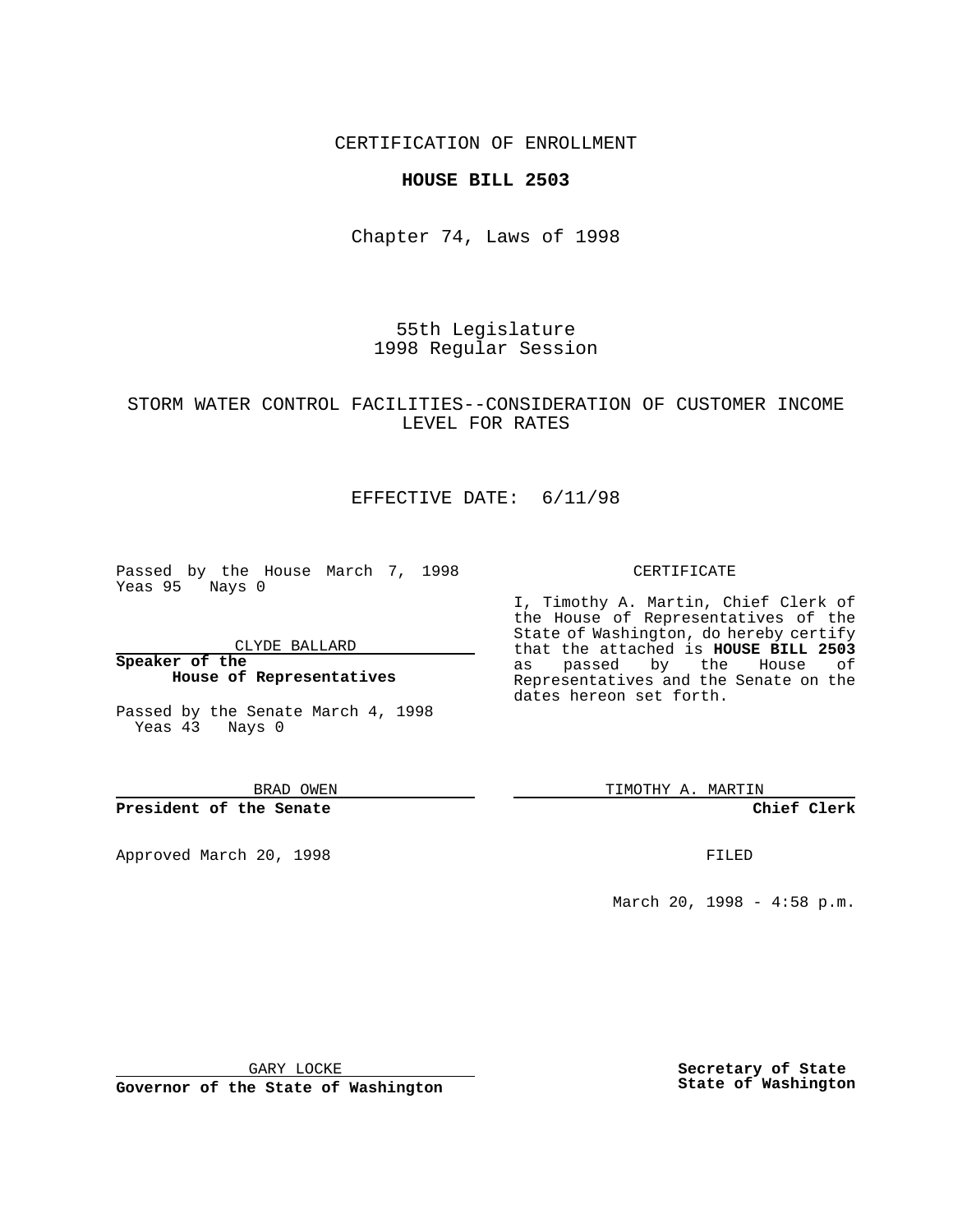# **HOUSE BILL 2503** \_\_\_\_\_\_\_\_\_\_\_\_\_\_\_\_\_\_\_\_\_\_\_\_\_\_\_\_\_\_\_\_\_\_\_\_\_\_\_\_\_\_\_\_\_\_\_

\_\_\_\_\_\_\_\_\_\_\_\_\_\_\_\_\_\_\_\_\_\_\_\_\_\_\_\_\_\_\_\_\_\_\_\_\_\_\_\_\_\_\_\_\_\_\_

### AS AMENDED BY THE SENATE

Passed Legislature - 1998 Regular Session

**State of Washington 55th Legislature 1998 Regular Session By** Representatives Robertson, Sullivan and Carrell

Read first time 01/14/98. Referred to Committee on Government Administration.

1 AN ACT Relating to storm water control facilities; and amending RCW 2 36.89.080.

3 BE IT ENACTED BY THE LEGISLATURE OF THE STATE OF WASHINGTON:

4 **Sec. 1.** RCW 36.89.080 and 1995 c 124 s 1 are each amended to read 5 as follows:

 Any county legislative authority may provide by resolution for revenues by fixing rates and charges for the furnishing of service to those served or receiving benefits or to be served or to receive benefits from any storm water control facility or contributing to an increase of surface water runoff. In fixing rates and charges, the county legislative authority may in its discretion consider: (1) Services furnished or to be furnished; (2) benefits received or to be received; (3) the character and use of land or its water runoff characteristics; (4) the nonprofit public benefit status, as defined in 15 RCW 24.03.490, of the land user;  $((\sigma \cdot r))$  (5) income level of persons 16 served or provided benefits under this chapter, including senior 17 citizens and disabled persons; or (6) any other matters which present a reasonable difference as a ground for distinction. The service charges and rates collected shall be deposited in a special fund or